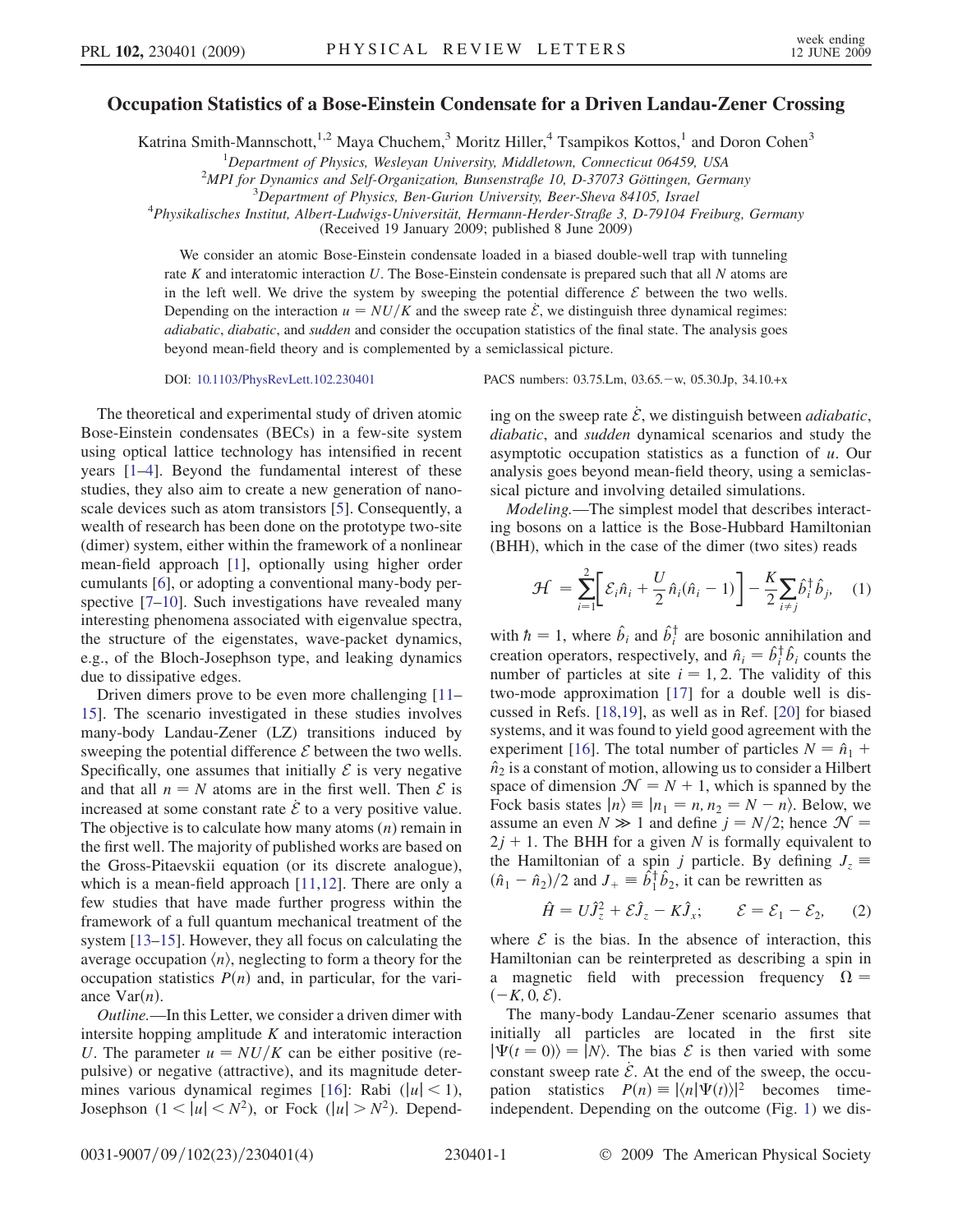<span id="page-1-0"></span>

<span id="page-1-1"></span>FIG. 1 (color online). Phase space and corresponding energy levels (conceptual plot). Note that a ground state preparation of a  $U < 0$  system with increasing bias  $\mathcal{E}(t)$  is equivalent to a preparation in the most excited state of a  $U > 0$  system with decreasing bias. The latter convention has been adopted in the right panel and in our simulations.

tinguish among (i) an adiabatic process  $P(n) \approx \delta_{n,0}$ , (ii) a sudden process  $P(n) \approx \delta_{n,N}$ , and (iii) a diabatic process  $P(n) \approx \delta_{n,n_c}$ , where  $n_c \neq 0, N$ .

Phase space.—In order to analyze the dynamics for finite  $U$ , it is convenient to rewrite the BHH using canonical variables. Formally, our system corresponds to two coupled oscillators, and thus we can define action-angle variables  $\hat{b}_i \equiv \sqrt{\hat{n}_i} \exp(i\varphi_i)$ . Note that the translationlike operator  $\exp(i\varphi)$  is in fact nonunitary because it annihilates the ground state, but this is irrelevant for  $N \gg 1$  [\[16](#page-3-10)[,21\]](#page-3-15). With these coordinates the BHH takes a form that resembles the Josephson Hamiltonian:

$$
\mathcal{H} \approx \frac{NK}{2} \left[ \frac{1}{2} u(\cos \theta)^2 + \varepsilon \cos \theta - \sin \theta \cos \varphi \right], \quad (3)
$$

where  $\theta$  is an alternative way to express the occupation difference  $J_z \equiv (\hat{n}_1 - \hat{n}_2)/2 \equiv (N/2)\cos(\theta)$  and  $\varphi \equiv$  $\varphi_1 - \varphi_2$ . The scaled bias is  $\varepsilon = \mathcal{E}/K$ . Note that  $\varphi$  and  $\theta$ do not commute. The classical phase space is described either using the canonical coordinates  $(\varphi, n)$ , with  $n \equiv$  $J_z + (N/2) \in [0, N]$ , or equivalently using the spherical coordinates  $(\varphi, \theta)$ . In the former case the total area of phase space is  $2\pi N$  with a Planck cell  $2\pi \hbar$  and  $\hbar = 1$ , while in the latter case the phase space has total area  $4\pi$ with a Planck cell  $4\pi/N$ . Within the semiclassical approximation, a quantum state is described as a distribution in phase space and the eigenstates are associated with stripes that are stretched along contour lines  $\mathcal{H}(\varphi, \theta) = E$ . The energy levels  $E_n$  can be determined via WKB quantization of the enclosed phase space area.

Separatrix.—The phase space topology becomes nontrivial, i.e., has more than one component as in Fig. [1\(a\),](#page-1-1) if  $|u| > 1$  and  $|\varepsilon| < \varepsilon_c$  where  $\varepsilon_c = (u^{2/3} - 1)^{3/2}$ . In this regime, a separatrix divides the phase space into three regions: two islands (green) that contain the upper energy levels and a sea (blue) that contains the lower energy levels. In this description and in the numerics below, we assume  $U > 0$  and adopt the following enumeration convention: We define  $E_0$  as the most excited level, while  $E_N$  corresponds to the lowest one. Note that the replacement  $U \mapsto -U$  would merely invert the order of the levels, and  $E_0$  would become the ground state.

Figure [1\(b\)](#page-1-1) is an illustration of the energy levels as a function of the bias. Each level is associated via WKB quantization with one of the contour lines in Fig. [1\(a\)](#page-1-1). For the sake of our later analysis, we define  $E_{n_a}$  as the level which is closest to the separatrix for  $|\varepsilon| = \varepsilon_c$ . At this critical value of the bias, one of the islands has a vanishing phase space area, while the area of the other is  $A_c \approx$  $4\pi\varepsilon_c/u$ . Using WKB quantization we get

$$
n_c = \frac{A_c}{4\pi/N} \approx (1 - u^{-2/3})^{3/2} N,\tag{4}
$$

where the approximation for  $A_c$  has been derived using methods as in Ref. [[11](#page-3-6)] and has been tested numerically.

Simulations.—As a preliminary step, we did simulations of the undriven wave-packet dynamics with  $\mathcal{E} = 0$  and  $u =$ 2. For this value of  $u$ , the separatrix crosses the north pole of the phase space, and therefore the wave packet stretches along it, as illustrated in Fig. [2\(a\)](#page-1-2) (classical) and in Fig. [2\(b\)](#page-1-2) (quantum mechanical). We note that this type of dynamics cannot be properly addressed by the mean-field approximation. The mean-field equation merely describes the Hamiltonian evolution of a single point in phase space and therefore assumes that the wave packet looks like a minimal Gaussian at any moment. Whenever the motion takes place near the separatrix, the mean-field description becomes inapplicable, and consequently the distribution  $P(n)$  is likely *not* to be binomial [Fig. [2\(c\)](#page-1-2)]. In what follows, we use the terms sub-binomial (superbinomial) in order to refer to a  $P(n)$  with a smaller (larger) spreading than the mean-field results. For the dynamics described in

<span id="page-1-3"></span>

<span id="page-1-2"></span>FIG. 2 (color online). Dynamical evolution in a situation in which the mean-field (Gaussian) approximation does not hold:  $N = 100$  particles are prepared in one site of a symmetric ( $\mathcal{E} =$ 0) double well and then evolved with a  $u = 2$  Hamiltonian. The initial wave packet is stretched along the separatrix. (a) (Semi) classical distribution in phase space. (b) Wigner function of the corresponding quantum state. (c) Quantum  $P(n)$  compared with the (semi)classical and with the mean-field (binomial or Gaussian) predictions. The average occupation  $\langle n \rangle = 47$  is associated here with a huge superbinomial variance  $Var(n) =$ 1530 instead of the binomial value  $Var(n) \sim 25$ . In all of the simulations, we use a 4th order Runge-Kutta and made sure that during the integration the probability leakage is  $\ll 10^{-6}$ .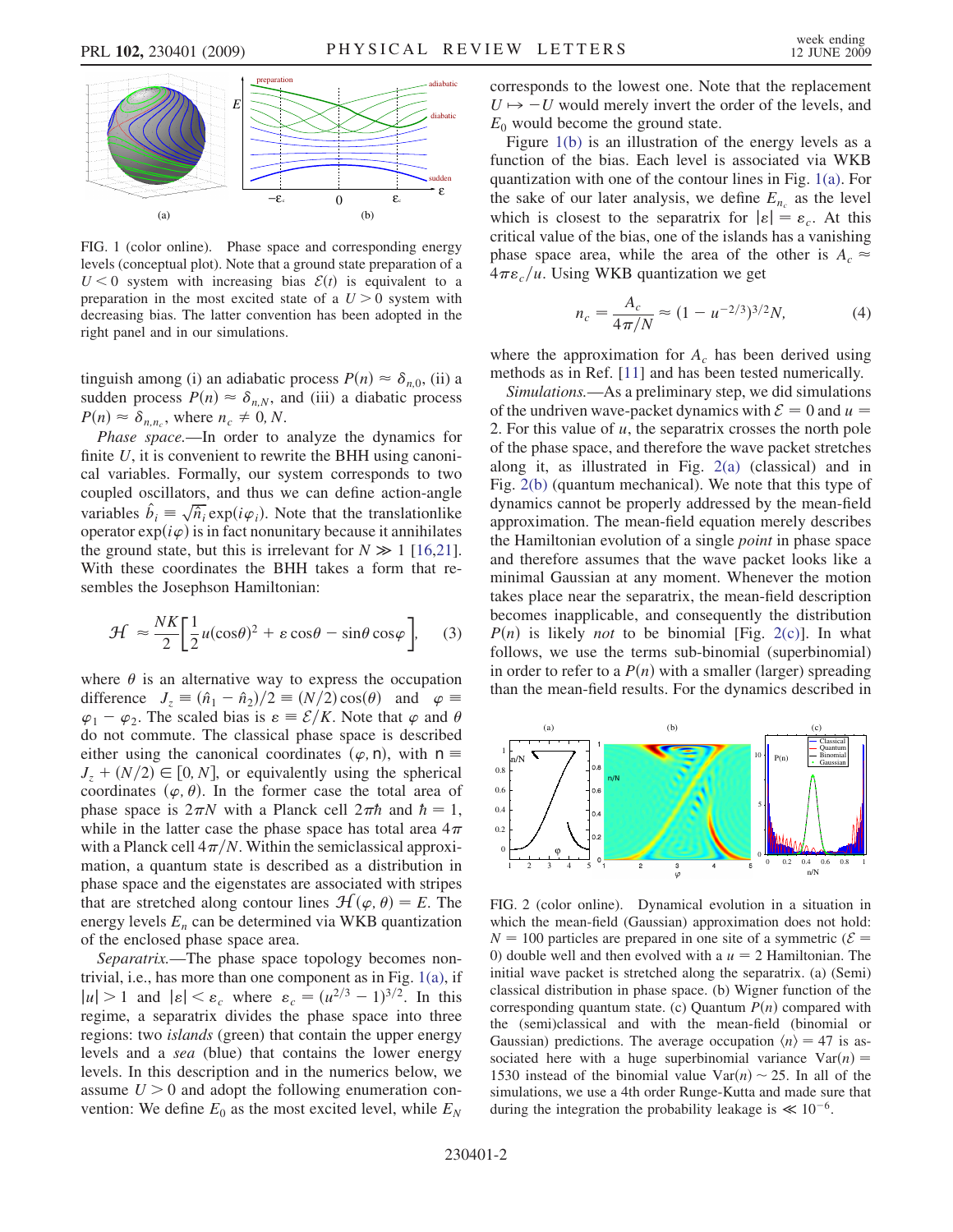Fig. [2,](#page-1-3) the stretching along the separatrix leads to a superbinomial result.

Next, we address the effect of separatrix motion on  $P(n)$ in the bias-sweep scenario. Note that this separatrix motion cannot be avoided: For  $\varepsilon < -\varepsilon_c$ , the wave packet is localized in the upper level. When  $\varepsilon = -\varepsilon_c$ , the separatrix emerges. As long as  $-\varepsilon_c < \varepsilon < 0$ , the wave packet remains trapped in the top of the big island which gradually shrinks. When  $\varepsilon$  becomes larger than zero, the wave packet can partially tunnel out from the shrinking island to the levels of the expanding island. When  $\varepsilon = +\varepsilon_c$ , the shrinking island disappears, and the remaining part of the wave packet is squeezed out along the  $n = n_c$  contour, resembling the dynamics of Fig. [2.](#page-1-3) One observes that the stretching along the separatrix during the nonlinear LZ transition is accompanied by narrowing in the transverse direction. This leads to a sub-binomial rather than superbinomial result for the distribution  $P(n)$  at the end of the sweep.

In Fig. [3](#page-2-0), we plot the average occupation  $\langle n \rangle$  and the participation number  $PN \equiv \left[\sum_{n} P(n)^2\right]^{-1}$  of the distribution at the end of the sweep as a function of  $\dot{\varepsilon}$ . These, unlike  $\langle n \rangle$ , provide significantly more information regarding the nature of the crossing process. For very slow rates, the wave packet follows a strict adiabatic process ending in  $n = 0$ ; i.e., all particles move to the other site. For a moderate sweep rate, the wave packet ends in a superposition of  $n = 0$  and  $n = 1$  states, indicated by PN = 2. We also resolve the possibility of ending entirely at  $n = 1$ , at  $n = 2$ , or at  $n = 3$ . In the case shown in Fig. [3,](#page-2-0) we have  $n_c \approx 4$ . For larger sweep rates, we observe a qualitatively different behavior that can be described as a crossover from an adiabatic/diabatic behavior to a sudden behavior at the peak value  $PN = 4$ . In order to appreciate the deviation of the numerical results from the mean-field theory prediction, we plot  $Var(n)$  versus  $\langle n \rangle$  in Fig. [4](#page-2-1) and compare with the binomial expectation. We further analyze the observed results in the last section.

Thresholds.—The various thresholds that are involved in the adiabatic-diabatic-sudden crossovers are indicated in Fig. [5.](#page-3-16) They all follow from the breakdown of a ''slowness condition'' that can be written as

$$
\dot{\mathcal{E}} \ll \omega_{\rm osc}^2/\kappa,\tag{5}
$$

where  $\omega_{\rm osc}$  is a characteristic frequency of the unperturbed dynamics and  $\kappa$  is the coupling parameter that determines the rate of the driven transitions.

In the strict quantum adiabatic framework,  $\omega_{\rm osc}$  is simply the level spacing and  $\kappa$  is determined by the slopes of the intersecting levels. In order to determine the adiabatic thresholds in Fig. [3,](#page-2-0) we observe that for the intersection of the 0th level with the  $(N - n)$  level the difference in slope<br>is  $\kappa = (N - n)$ , because asymptotically  $dE_n$  $\kappa = (N - n)$ , because asymptotically  $d(E_n E_m/d\mathcal{E} \sim (n-m)$ . In the absence of interaction (u  $\ll$ 1), the level spacing is  $\omega_{\text{osc}} = K$  and only nearby levels are coupled, leading to the standard Landau-Zener adiabaticity condition  $\dot{\mathcal{E}} \ll K^2$ . With strong interaction there is an Nth order coupling between the  $n = 0$  level and the  $n = N$ level, which allows tunneling from the top of one island to the top of the other island (as illustrated in Fig. [1\)](#page-1-0). An estimate for this coupling is  $K_{\text{eff}} = [NK]/[2^{N-1}(N-$ 1)! $\int (K/U)^{N-1}$  [\[7](#page-3-4)]. Similar considerations can be applied to the bottom sea level leading to the distinction between mega, gradual, and sequential crossings (see Ref. [\[22\]](#page-3-17)).

<span id="page-2-0"></span>

FIG. 3 (color online). (a) Parametric evolution of the adiabatic energy levels versus the decreasing  $\mathcal{E}_1(t)$  for  $N = 10$  particles and  $u = 2.5$ . We use units of time such that  $K = 1$ . The dashed line corresponds to the level  $n_c = 4$ . (b) Average occupation  $\langle n \rangle$ versus the sweep rate  $\dot{\mathcal{E}}$ . (c) PN and Var $(n)$  versus  $\dot{\mathcal{E}}$ . The vertical lines indicate the various adiabatic and diabatic (dashed) thresholds.

<span id="page-2-1"></span>

FIG. 4 (color online).  $Y = \text{Var}(n)/N$  versus  $X = \langle n \rangle/N$ . Symbols correspond to numerical data, while lines indicate the sub-binomial scaling relation Eq. ([6\)](#page-3-18) with  $u = 2.5$  (dotted line) and  $u = 4.05$  (solid line). No fitting is involved. As a reference we plot the standard binomial scaling (dashed line) which would strictly apply in the absence of interaction ( $u = 0$ ) and the results of semiclassical (SC) simulations which are obtained by running ensemble of trajectories in phase space. There is a clear crossover from a binomial to the sub-binomial scaling, and the agreement becomes better for large N. Note that the superbinomial data point  $(X, Y) = (0.47, 15.3)$  that corresponds to the distribution in Fig. [2](#page-1-3) is out-of-scale.